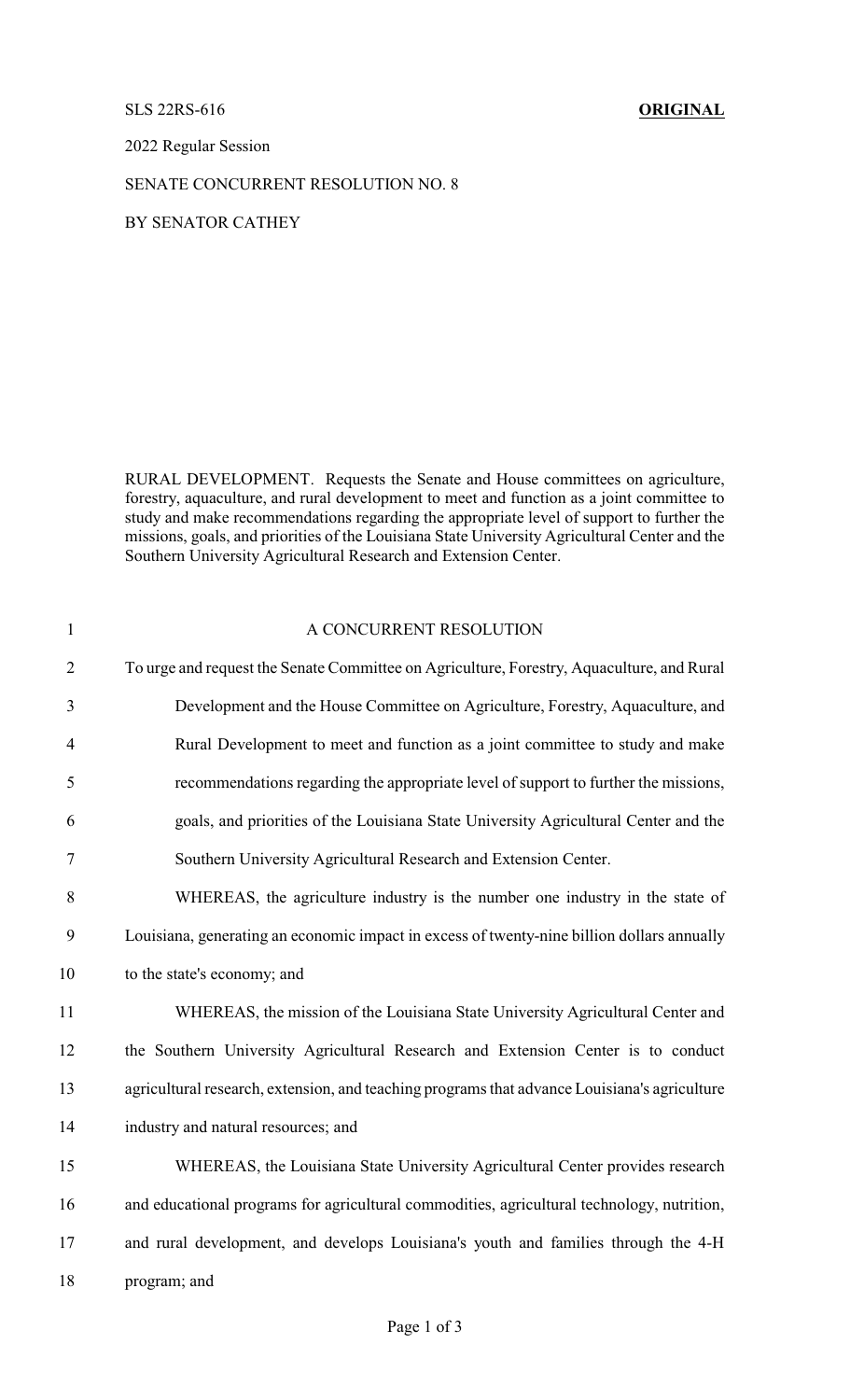## SLS 22RS-616 **ORIGINAL**

## $\overline{\text{SCR NO } 8}$

 WHEREAS, goals of the Louisiana State University Agricultural Center include increasing faculty development and competitiveness in obtaining external funding, expanding efforts with commodity groups to meet clientele needs, enhancing partnerships with private industry to develop early stage technology, expanding the multi-parish agent model to meet needs, establishing a medicinal plants research and education initiative, increasing public awareness on the youth development opportunities offered by Louisiana 4-H, increasing teaching, research, and outreach in digital agricultural technologies, and increasing community health and nutrition programs; and

 WHEREAS, the Southern University Agricultural Research and Extension Center conducts agricultural related training for producers to meet their business management needs, provides a robust cooperative extension network for small, disadvantaged, beginning, veteran, women, and underserved farmers and stakeholders, provides opportunities for youth to develop leadership skills through the annual livestock show, hosts multiple educational opportunities including the annual Louisiana Small Farmer Conference, and conducts certification and training programs to enhance the capacity of Louisiana's small farms and businesses; and

 WHEREAS, goals of the Southern University Agricultural Research and Extension Center include increasing resources to meet agricultural land-grant mandates, developing new partnerships, and strengthening existing collaborations with private industry to increase opportunities for growth, enhancing research capabilities in the hemp and medical marijuana programs, andmaking facilityimprovements to better serve students and statewide extension programs; and

 WHEREAS, it should be a priority of the Legislature of Louisiana to understand the current programs and resources of the two AgCenters and address any needs, issues, or obstacles to growth that the institutions might face.

 THEREFORE, BE IT RESOLVED that the Legislature of Louisiana does hereby urge and request the Senate Committee on Agriculture, Forestry, Aquaculture, and Rural Development and the House Committee on Agriculture, Forestry, Aquaculture, and Rural Development to meet and function as a joint committee to study and make recommendations regarding the appropriate level of support to further the missions, goals, and priorities of the